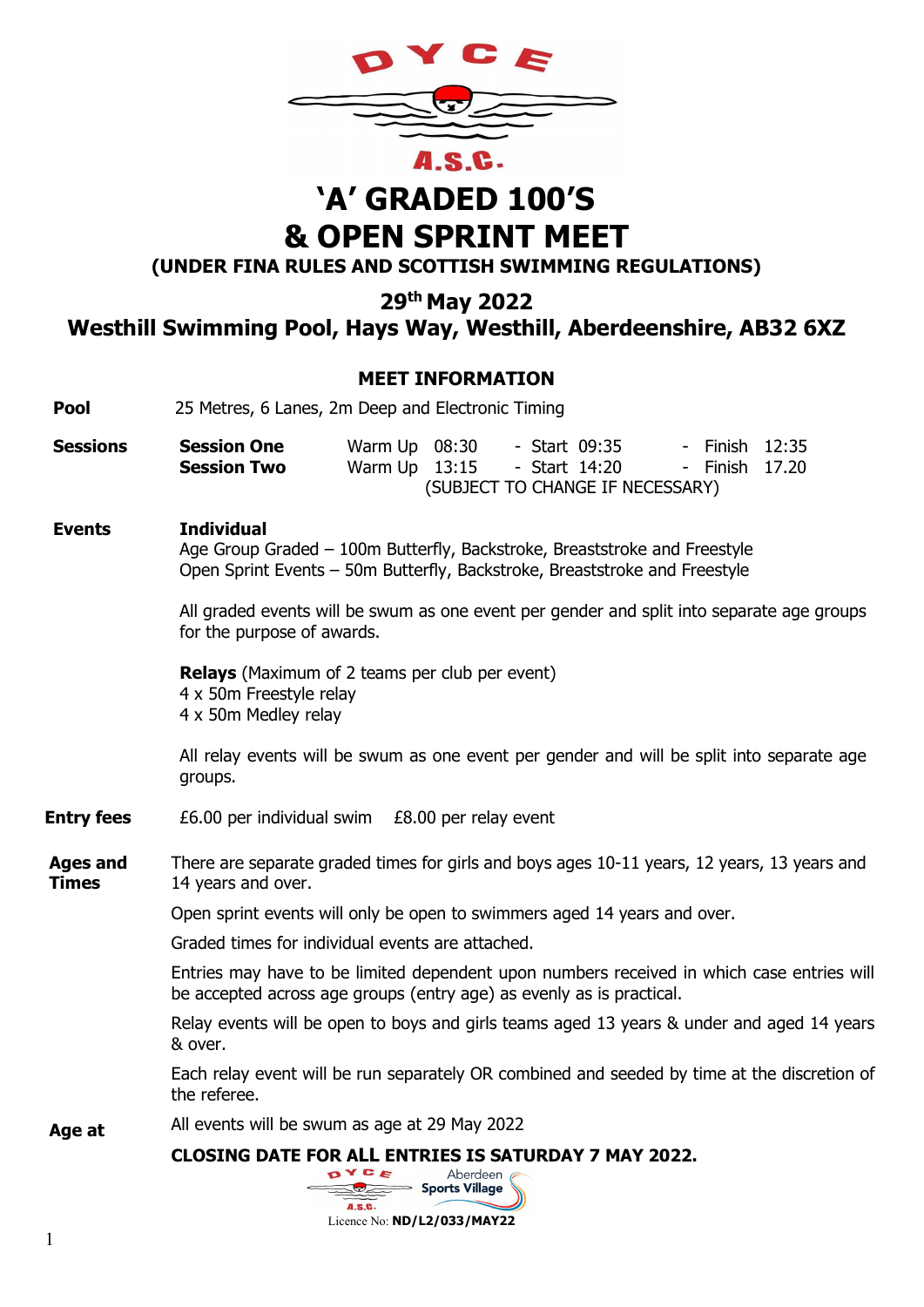

| <b>Entries</b>                       | All entries must be on Hy-tek Team Manager entry file.<br>Entry files may be obtained by downloading from the North District website<br>(www.sasanorth.org.uk)                                                                                                              |
|--------------------------------------|-----------------------------------------------------------------------------------------------------------------------------------------------------------------------------------------------------------------------------------------------------------------------------|
|                                      | Entries may have to be limited dependent upon numbers received.                                                                                                                                                                                                             |
|                                      | Entry files received late will not be accepted.                                                                                                                                                                                                                             |
|                                      | This is a club competition therefore entries from Composite Teams will not be accepted.                                                                                                                                                                                     |
|                                      | Email completed entry files and summary sheet to entries.dycemeet@hotmail.com                                                                                                                                                                                               |
|                                      | Alternative Postal address: Sandra Middleton, 19 Slains Terrace, Bridge of Don,<br>Aberdeen, AB22 8TU                                                                                                                                                                       |
| <b>Entry fees</b>                    | Payment should be made by Direct Bank Transfer to:<br><b>Sort Code: 80-22-60, Account: 15040860 (Dyce (Aberdeen) ASC)</b><br>(Reference should be GM22 followed by the club code e.g. GM22NDAX)                                                                             |
| <b>Awards</b>                        | Medals will be awarded for 1st, 2nd and 3rd places.<br>Points will be awarded: 1st - 3 points, 2nd - 2 points, 3rd - 1 point.                                                                                                                                               |
|                                      | The Hunting Trophy will be awarded annually to the Top Club.<br>The Garry Fraser Cup will be awarded to the Best Dyce ASC Club Swimmer.                                                                                                                                     |
|                                      | In the event of a points tie for The Hunting Trophy, consideration will be given the<br>most Gold medals accumulated and then Gold & Silver medals accumulated,<br>thereafter it will be presented to the team with the highest number of individuals<br>who have medalled. |
| <b>Technical</b><br><b>Officials</b> | Lists of Technical Officials for all sessions must be emailed to the Meet Officials Convenor,<br>David Downie dyceSTOconvenor@hotmail.com no later than 14 days before the first day of<br>the meet. Sunday 15th May 2022.                                                  |
|                                      | Please note that probationary Judges and Timekeepers wishing specific signatures, i.e.<br>Chief timekeeper or stroke, should make this request to the Meet Officials Convenor when<br>names are submitted.                                                                  |
|                                      | Mentoring will be at the discretion of the referees depending on the availability of suitable<br>mentors.                                                                                                                                                                   |
|                                      |                                                                                                                                                                                                                                                                             |

All clubs are expected to provide a minimum of 1 official per session, but the quota of meet officials required to run the meet will require clubs to provide more than the minimum. Clubs that have 10 swimmers or more accepted should provide a minimum of 1 official, per session, that holds a minimum qualification of Judge 1.

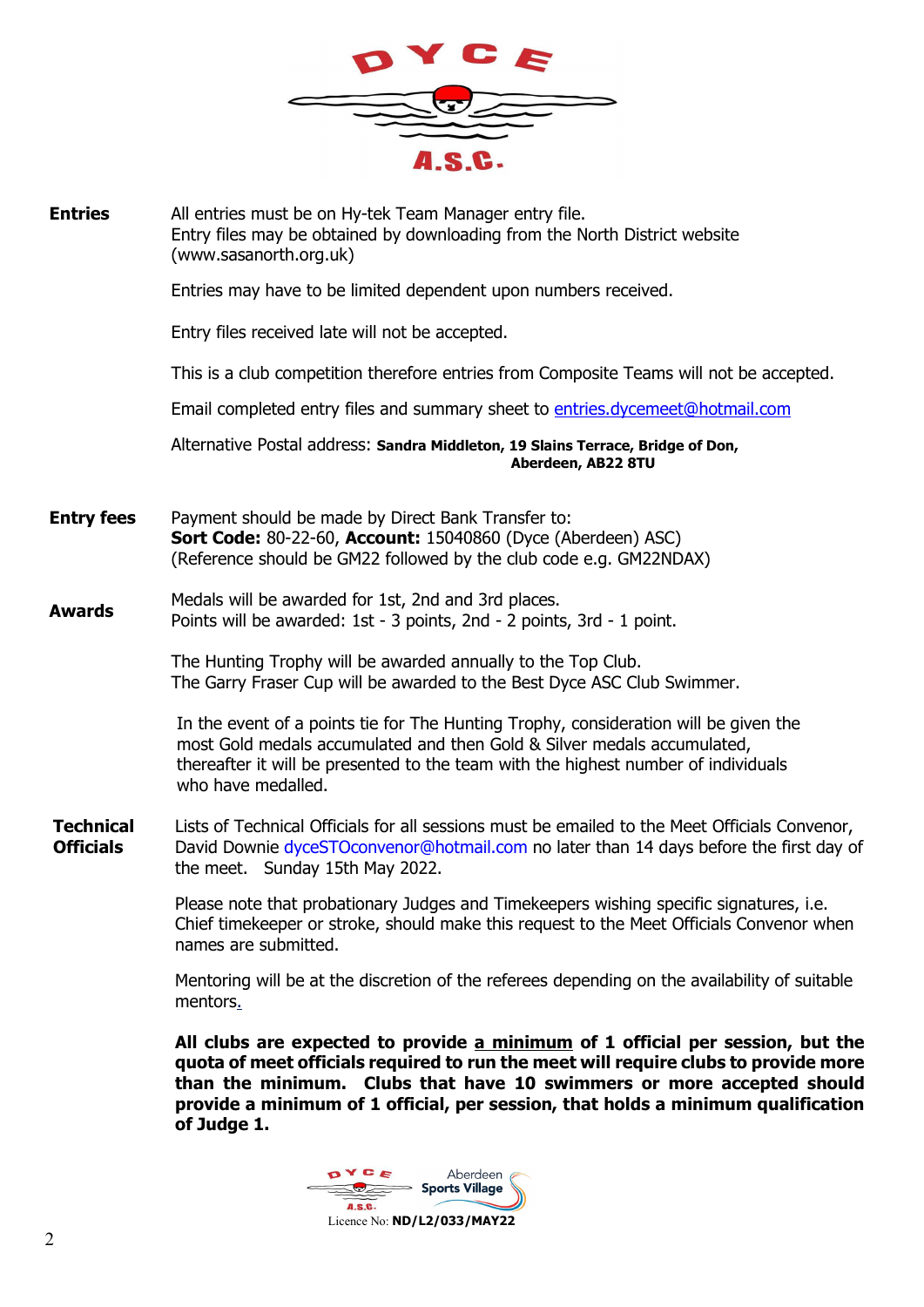

Early **Withdrawal** Withdrawals prior to the event may be sent or e-mailed to Sandra Middleton at entries.dycemeet@hotmail.com to arrive by 5pm at the latest on Friday 27 May 2022. NB: All details must be included on e-mail withdrawals ie Name, Event No, Stroke, Comp No etc. Telephone withdrawals will not be accepted.

**Withdrawal** at the Meet Withdrawals from heats at the meet should be notified on the withdrawal form issued. The sheets should be handed in to the recorders' table at least 45 minutes prior to the start of the appropriate session.

Meet Regulations No guarantee can be given by Dyce (Aberdeen) Amateur Swimming Club that the event will take place at a particular time or any particular date and Dyce (Aberdeen) Amateur Swimming Club reserves the right to reschedule the event without notice and without liability for doing so. It is expected that this would only happen as a result of unforeseen circumstances, eg venue/facility failure, adverse weather, COVID outbreak or updated COVID guidelines. In the event of postponement, cancellation or abandonment of the event, refunds if any, will be made at the absolute discretion of Dyce (Aberdeen) ASC.

> Dyce (Aberdeen) ASC will have no legal liability to make a refund or to pay any form of consequential or indirect damage such as loss of enjoyment, travel and accommodation costs.

> By entering this event, entrants agree to allow Dyce (Aberdeen) ASC to publish the personal information submitted within the entry file and allow publication of their result information. The information may be published on the internet and printed on event documentation, such as the programme of events and results.

> Dyce (Aberdeen) ASC reserve the right to restrict entries to facilitate the efficient running of the event in order to comply with the meet licence granted.

> Dyce (Aberdeen) ASC reserve the right accommodate empty lanes with their own club swimmers, after all reserve swimmers have been accommodated.

Facility capacity will be prioritised for athletes and team staff. Any remaining capacity may be allocated to spectating. Details to be confirmed after entries have been processed and in line with facility guidance if conditions permit.

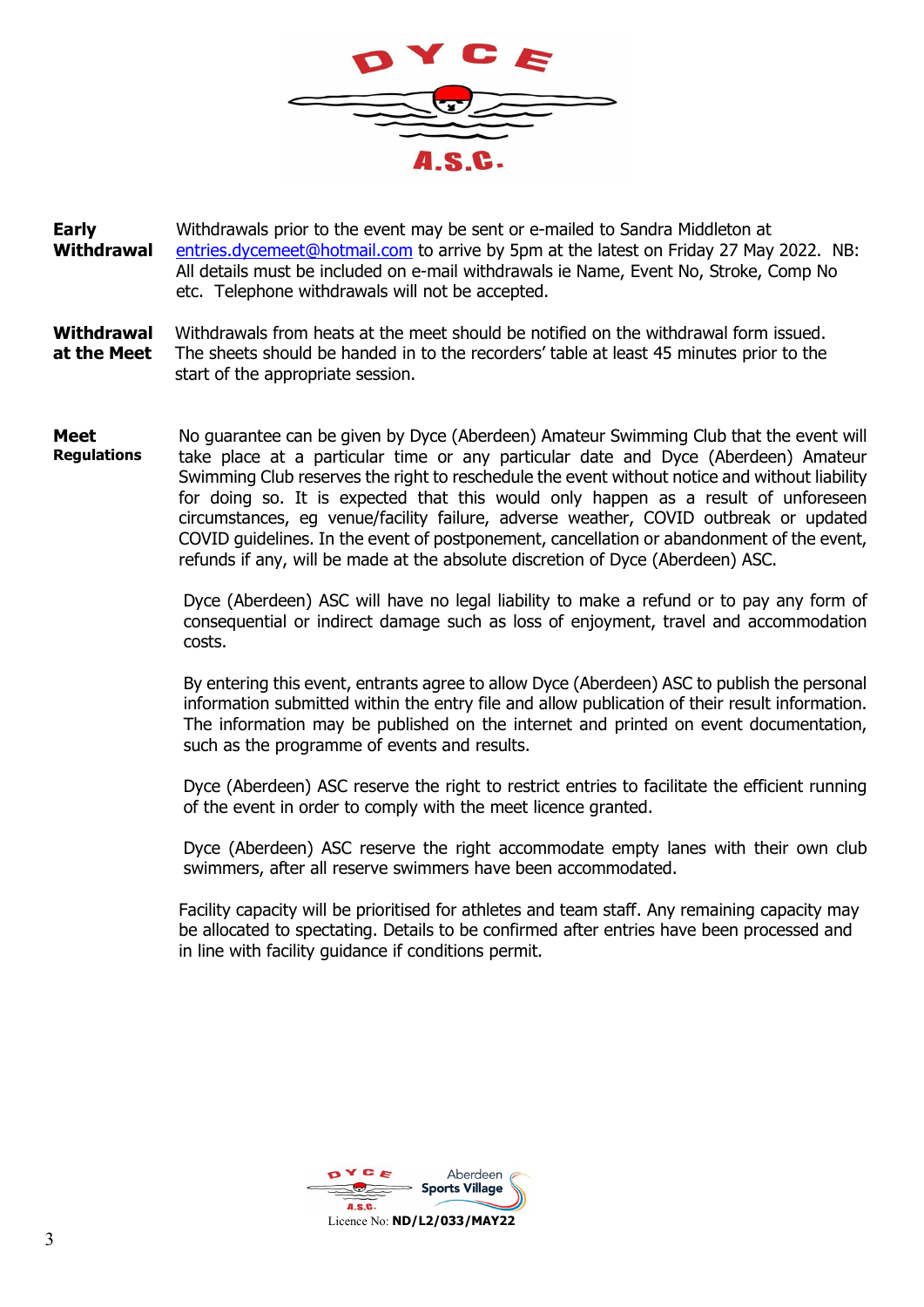

Meet Rules All swimmers entered must have paid their SASA membership fee for the current year. Registration numbers must be shown on entry files. Swimmers without registration numbers will be automatically rejected.

> A Licence has been granted for this competition and accreditation will be applied for to the SASA North District.

> Entries must be submitted using the most up to date personal best times for all swimmers at time of entry, using times from Competition results or a Club Time Trial. Swimmers entered with No Time (NT) will be rejected.

> Any swimmer who achieves a time faster than the 'qualifying time' at any time prior to the entry closing date must be withdrawn from the qualifying event. A full refund will be given for these withdrawals if evidence (published result) is provided within 7 days of the closing date. Entries proved to be incorrect after this time, will have their entry fee forfeited and will be withdrawn before or during the event.

> Any Swimmer entered for both an Age Group Graded and Open Sprint event for the same stroke will have their Open Sprint event entry automatically rejected and will be considered only for their Age Group Graded event entry. There will be no guarantee given that the Age Group entry will be accepted and if the Age Group Graded entry is subsequently rejected a reinstatement of the Open Sprint event entry will not be considered.

**Other Notes** Coaches Pack will be issued to all participating clubs prior to session one, containing the following: -

- 1.Warm-up arrangements
- 2.Marshalling arrangements (Individual events only).
- 3.Relay Team Lines Form
- 4. Photographic Permission Forms

**Start Sheets** will be issued to participating clubs, one copy per session.

**Session Timing** will be based on 45 second between heats turnover with over the top starts.

Marshalling There will be marshalling for events with the exception of relay events. All swimmers must attend marshalling before their events and are advised to attend in good time. The start of a race will not be delayed for absent competitors and swimmers who have not presented themselves to the marshals prior to their heat leaving at the first marshalling area will not be permitted to swim.

Reserves must marshal unless withdrawn.

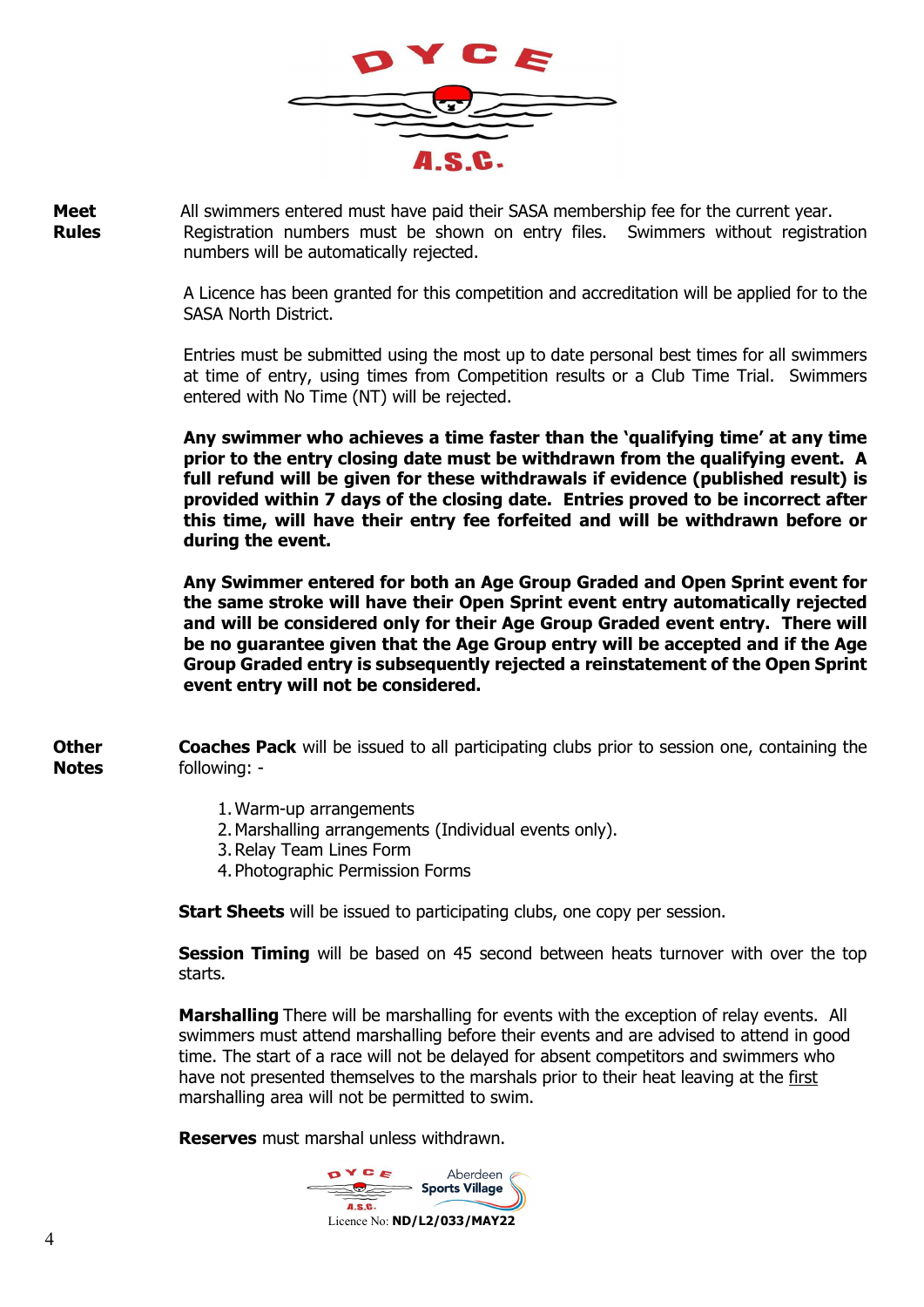

**Photography** Please note that anyone wishing to use any photographic equipment, including video cameras must register with the Meet Convenor (application should be made on the appropriate SASA Health and Safety form and signed by the relevant club official). Video and Photographs should not be posted on unsecure social websites but may be posted on secure sections of club websites.

Lockers provided in the changing rooms should be used for clothes and other belongings at all times, to keep cubicles free for other swimmers. The meet organisers and the facility management cannot be held responsible for items lost during the course of the meet.

Coaches and Team Managers can request lunch at a cost of £7 per head and requests should be submitted with the summary sheet and payment must be made along with the entry fees. (Venue to be confirmed – This facility may be withdrawn if venue unobtainable)

Footwear must be used outside the pool area.

**Awards** There will be no medal presentations during the event. Medals will be available for collection from the medals desk which will be located on poolside. The Hunting Trophy will be presented at the end of session 2.

#### The use of mobile phones or other devices capable of photography is not permitted at any time in the changing village, toilets or shower areas and they must be switched to silent in the pool hall.

Seating areas may be allocated to each team. Teams are responsible for clearing their seating area of belongings, litter, etc. before leaving at the end of the competition day.

Glass bottles or containers are not permitted in the changing village and pool hall – this includes the spectator areas.

#### Data Entries & Results

**Privacy** 

In order to operate this meet, we have a legitimate interest to collect and process some basic personal data from all competitors, specifically name, gender, date of birth. This data will be held securely and only used for the purposes of managing the meet and reporting results. Dates of birth will only be shared with –

- 1. Scottish Swimming for the purpose of maintaining the National Database which is used for Squad Selection and
- 2. Swim England for inclusion on Rankings

Names, gender and age (but not date of birth) will be retained and will be shared with attending clubs and may be published for the purpose of reporting and keeping records.

| <b>Convenor</b> | Michelle McKay | e-mail: dyceascsecretary@hotmail.co.uk         |
|-----------------|----------------|------------------------------------------------|
|                 |                | OYCE<br>Aberdeen A<br>Sports Village<br>A.S.C. |
|                 |                | Licence No: ND/L2/033/MAY22                    |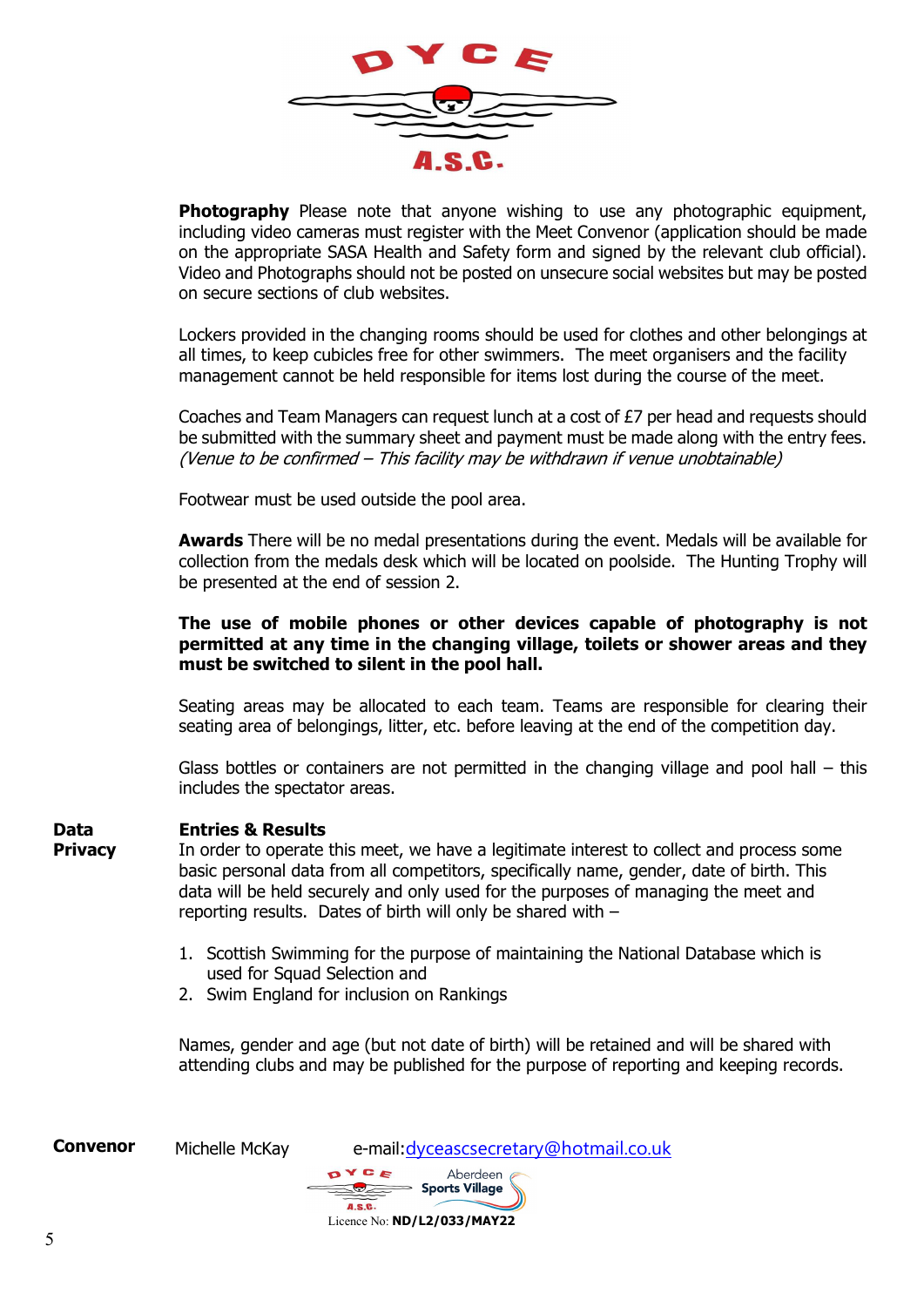

# DYCE (ABERDEEN) AMATEUR SWIMMING CLUB 'A' GRADE 100'S & OPEN SPRINT MEET

## 29 MAY 2022 – WESTHILL SWIMMING POOL

## Programme of Events

|     | <b>Session 1</b> |                  |                     | <b>Session 2</b> |                  |                  |                     |  |  |
|-----|------------------|------------------|---------------------|------------------|------------------|------------------|---------------------|--|--|
| 101 | <b>Girls</b>     | 100 <sub>m</sub> | <b>Freestyle</b>    | 201              | <b>Boys</b>      | 100 <sub>m</sub> | <b>Freestyle</b>    |  |  |
| 102 | <b>Boys</b>      | 100 <sub>m</sub> | <b>Butterfly</b>    | 202              | <b>Girls</b>     | 100 <sub>m</sub> | <b>Butterfly</b>    |  |  |
| 103 | <b>Girls</b>     | 50 <sub>m</sub>  | Freestyle           | 203              | <b>Boys</b>      | 50 <sub>m</sub>  | <b>Freestyle</b>    |  |  |
| 104 | <b>Boys</b>      | 50 <sub>m</sub>  | <b>Butterfly</b>    | 204              | <b>Girls</b>     | <b>50m</b>       | <b>Butterfly</b>    |  |  |
| 105 | <b>Girls</b>     | 100 <sub>m</sub> | <b>Breaststroke</b> | 205              | <b>Boys</b>      | 100 <sub>m</sub> | <b>Breaststroke</b> |  |  |
| 106 | <b>Boys</b>      | 100 <sub>m</sub> | <b>Backstroke</b>   | 206              | <b>Girls</b>     | 100 <sub>m</sub> | <b>Backstroke</b>   |  |  |
| 107 | <b>Girls</b>     | 50 <sub>m</sub>  | <b>Breaststroke</b> | 207              | <b>Boys</b>      | <b>50m</b>       | <b>Breaststroke</b> |  |  |
| 108 | <b>Boys</b>      | 50 <sub>m</sub>  | <b>Backstroke</b>   | 208              | <b>Girls</b>     | <b>50m</b>       | <b>Backstroke</b>   |  |  |
| 109 | Girls 13 & Under | 4x50m            | <b>Medley Relay</b> | 209              | Boys 13 & Under  | 4x50m            | <b>Free Relay</b>   |  |  |
| 110 | Boys 13 & Under  | 4x50m            | <b>Medley Relay</b> | 210              | Girls 13 & Under | 4x50m            | <b>Free Relay</b>   |  |  |
| 111 | Girls 14 & Over  | 4x 50m           | <b>Medley Relay</b> | 211              | Boys 14 & Over   | 4x 50m           | <b>Free Relay</b>   |  |  |
| 112 | Boys 14 & Over   | 4x 50m           | <b>Medley Relay</b> | 212              | Girls 14 & Over  | 4x 50m           | <b>Free Relay</b>   |  |  |

## 'A' Graded Age Group Qualifying Times

Eligible entries are SLOWER than the individual graded event times published below.

| <b>MALE</b>      |                           |                    |                    |                           |  |  |  |  |  |
|------------------|---------------------------|--------------------|--------------------|---------------------------|--|--|--|--|--|
| 100 <sub>m</sub> | $10 - 11$<br><b>Years</b> | 12<br><b>Years</b> | 13<br><b>Years</b> | $14 - 16$<br><b>Years</b> |  |  |  |  |  |
| <b>Fly</b>       | 01:32.97                  | 01:23.25           | 01:16.45           | 01:10.70                  |  |  |  |  |  |
| <b>Back</b>      | 01:31.57                  | 01:23.02           | 01:17.19           | 01:11.13                  |  |  |  |  |  |
| <b>Breast</b>    | 01:45.99                  | 01.34.70           | 01:27.49           | 01:20.59                  |  |  |  |  |  |
| Free             | 01:20.02                  | 01:12.88           | 01:07.78           | 01:03.21                  |  |  |  |  |  |

| <b>MALE</b>   |                           |                    |                    |                           |                  | <b>FEMAI</b>              |                    |                    |                           |  |  |
|---------------|---------------------------|--------------------|--------------------|---------------------------|------------------|---------------------------|--------------------|--------------------|---------------------------|--|--|
| 100m          | $10 - 11$<br><b>Years</b> | 12<br><b>Years</b> | 13<br><b>Years</b> | $14 - 16$<br><b>Years</b> | 100 <sub>m</sub> | $10 - 11$<br><b>Years</b> | 12<br><b>Years</b> | 13<br><b>Years</b> | $14 - 16$<br><b>Years</b> |  |  |
| <b>Fly</b>    | 01:32.97                  | 01:23.25           | 01:16.45           | 01:10.70                  | <b>Fly</b>       | 01:32.62                  | 01:23.90           | 01:19.96           | 01:14.68                  |  |  |
| <b>Back</b>   | 01:31.57                  | 01:23.02           | 01:17.19           | 01:11.13                  | <b>Back</b>      | 01:30.57                  | 01:23.19           | 01:19.30           | 01:14.72                  |  |  |
| <b>Breast</b> | 01:45.99                  | 01.34.70           | 01:27.49           | 01:20.59                  | <b>Breast</b>    | 01:44.26                  | 01:35.12           | 01:30.50           | 01:25.78                  |  |  |
| <b>Free</b>   | 01:20.02                  | 01:12.88           | 01:07.78           | 01:03.21                  | <b>Free</b>      | 01:20.32                  | 01:13.89           | 01:10.86           | 01:07.02                  |  |  |

#### By entering an Age Group Graded event makes the swimmer ineligible to enter the equivalent Open Sprint event for the same stroke (ie you cannot enter 50m & 100m events for the same stroke)

Aberdeen  $S$  Sports Village ASC. Licence No: ND/L2/033/MAY22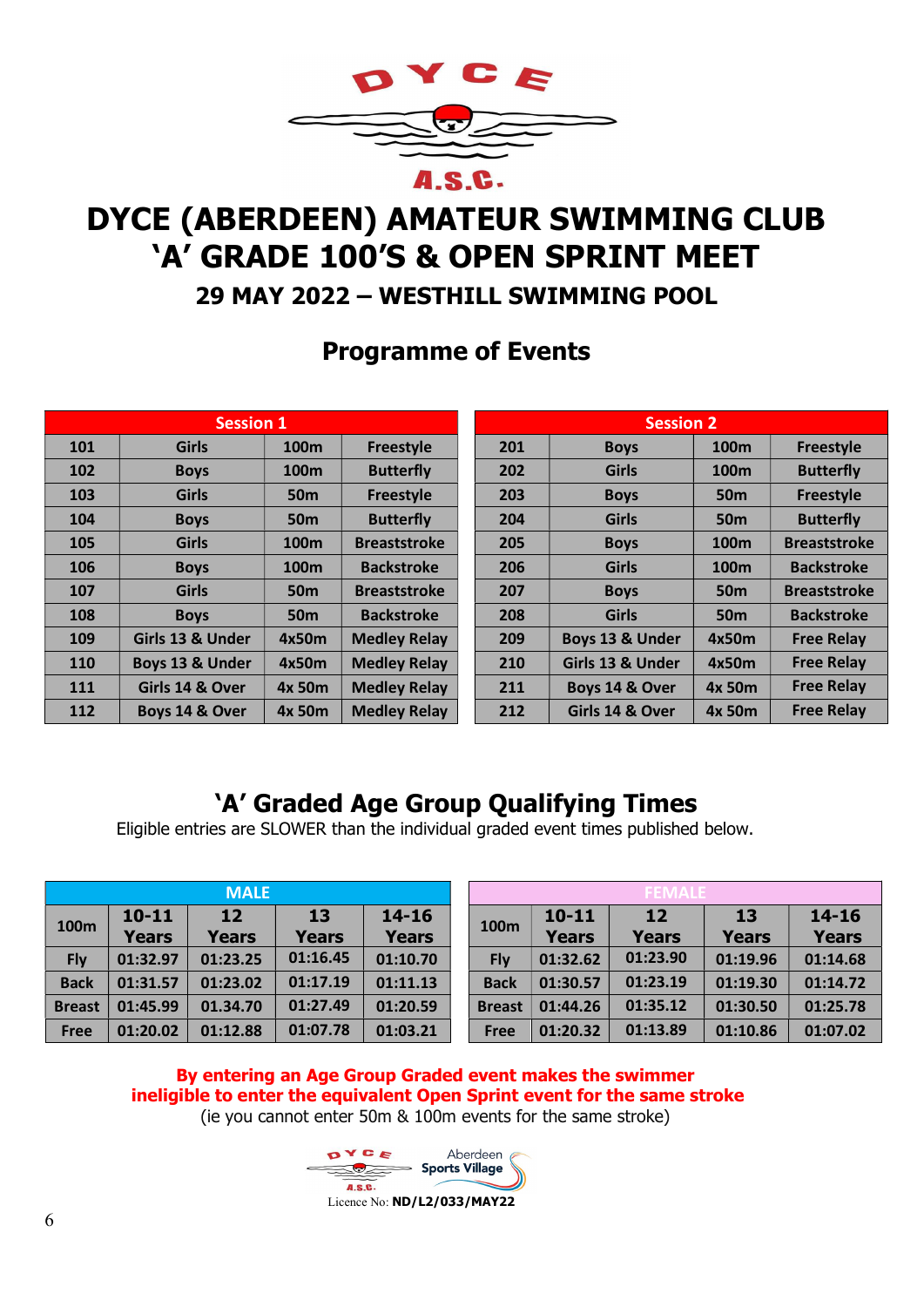



## $\overline{a}$ DYCE (ABERDEEN) AMATEUR SWIMMING CLUB 'A' GRADE 100'S & OPEN SPRINT MEET

| <b>SUMMARY SHEET</b>                                        |        |         | <b>Match Secretary</b><br><u> 1989 - Andrea State Barbara, martin da shekara tshirin a shekara tshirin a shekara tshirin a shekara tshirin</u> |                                                                                                              |  |  |  |  |
|-------------------------------------------------------------|--------|---------|------------------------------------------------------------------------------------------------------------------------------------------------|--------------------------------------------------------------------------------------------------------------|--|--|--|--|
| Club Name/Abbr Name (Abbr Name Club Name / Abbr Name Name ) |        |         |                                                                                                                                                | <b>E-mail address</b>                                                                                        |  |  |  |  |
|                                                             |        |         |                                                                                                                                                | <b>Phone No</b>                                                                                              |  |  |  |  |
| <b>SUMMARY</b>                                              |        |         |                                                                                                                                                | <b>Entry Fees to be paid by BACS Payment</b><br>with Reference GM22 followed by Club Code eg GM22NDAX        |  |  |  |  |
| Individual Male Entries                                     | @E6.00 |         | $E$                                                                                                                                            |                                                                                                              |  |  |  |  |
| Individual Female Entries @ £6.00                           |        |         | $E$                                                                                                                                            | <b>Account: Dyce (Aberdeen) ASC</b><br>Sort Code: 80-22-60 A/C No 15040860                                   |  |  |  |  |
| Team Entries                                                | @E8.00 |         | $E$                                                                                                                                            | <b>CLOSING DATE FOR ALL ENTRIES - 7 MAY 2022</b><br>Paperwork and payment to be received by the closing date |  |  |  |  |
| Coach Meal Passes                                           | @E7.00 |         | $E$                                                                                                                                            |                                                                                                              |  |  |  |  |
|                                                             |        | TOTAL £ |                                                                                                                                                | Submission to entries.dycemeet@hotmail.com                                                                   |  |  |  |  |

#### Declaration

I confirm that all swimmers entered in this competition have paid their current SASA membership fee.

I confirm that all coaches and/or team staff from our club who will be on poolside are members of Scottish Swimming and have current PVG disclosure.

Signed …...................................... Position in Club …..................................... Date …........................... (This declaration must be completed by all competing clubs)